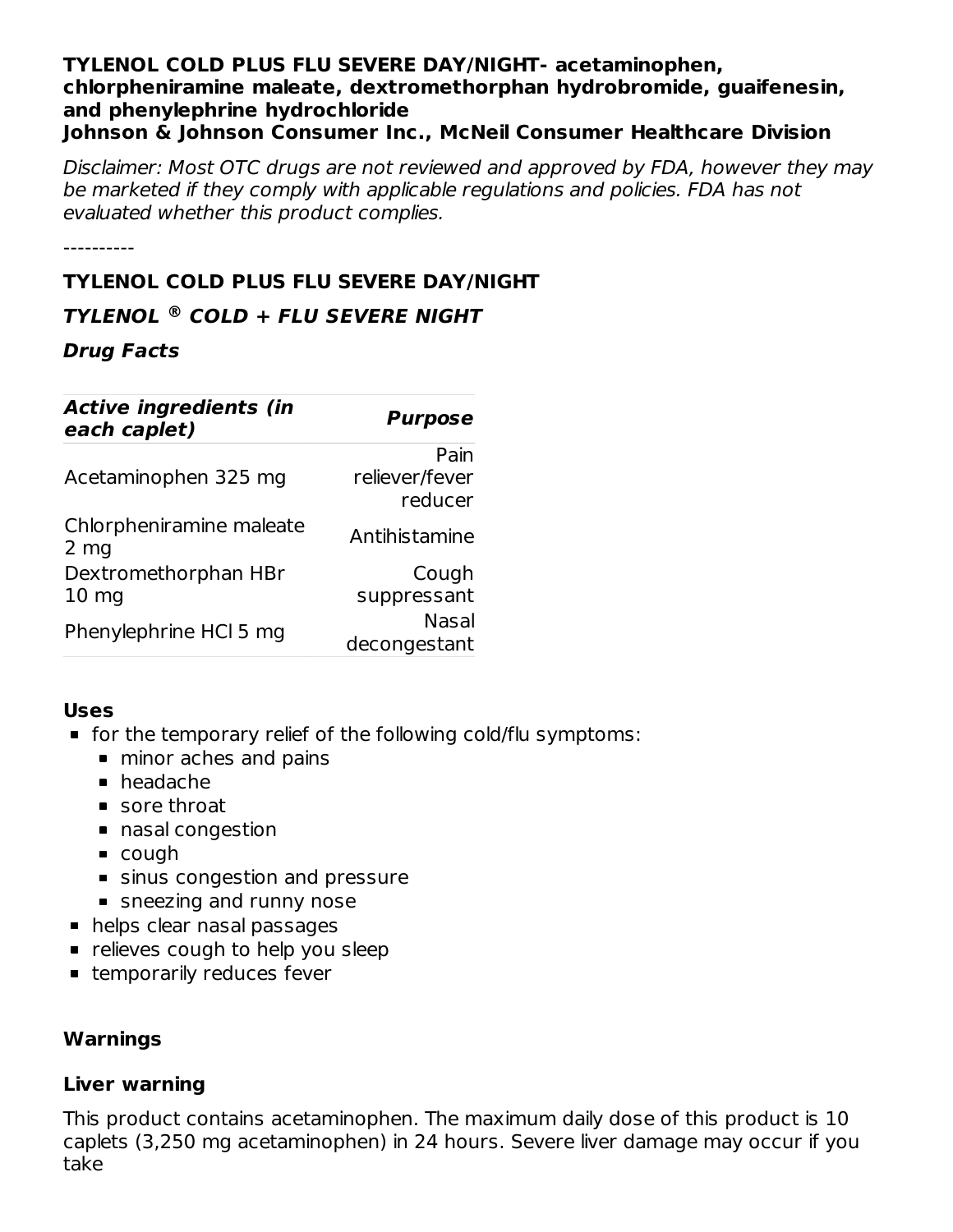- more than 4,000 mg of acetaminophen in 24 hours
- with other drugs containing acetaminophen
- 3 or more alcoholic drinks every day while using this product

**Allergy alert:** acetaminophen may cause severe skin reactions. Symptoms may include:

- $\blacksquare$  skin reddening
- **•** blisters
- $rac{1}{2}$  rash

If a skin reaction occurs, stop use and seek medical help right away.

# **Sore throat warning**

If sore throat is severe, persists for more than 2 days, is accompanied or followed by fever, headache, rash, nausea, or vomiting, consult a doctor promptly.

# **Do not use**

- with any other drug containing acetaminophen (prescription or nonprescription). If you are not sure whether a drug contains acetaminophen, ask a doctor or pharmacist.
- if you are now taking a prescription monoamine oxidase inhibitor (MAOI) (certain drugs for depression, psychiatric or emotional conditions, or Parkinson's disease), or for 2 weeks after stopping the MAOI drug. If you do not know if your prescription drug contains an MAOI, ask a doctor or pharmacist before taking this product.
- if you have ever had an allergic reaction to this product or any of its ingredients

# **Ask a doctor before use if you have**

- liver disease
- **•** heart disease
- **high blood pressure**
- **thyroid disease**
- **diabetes**
- **trouble urinating due to an enlarged prostate gland**
- persistent or chronic cough such as occurs with smoking, asthma or emphysema
- cough that occurs with too much phlegm (mucus)
- **a** breathing problem such as emphysema or chronic bronchitis
- **qlaucoma**

# **Ask a doctor or pharmacist before use if you are**

- **taking the blood thinning drug warfarin**
- **taking sedatives or tranquilizers**

# **When using this product**

- **do not exceed recommended dose**
- **Excitability may occur, especially in children**
- **n** marked drowsiness may occur
- alcohol, sedatives and tranquilizers may increase drowsiness
- avoid alcoholic drinks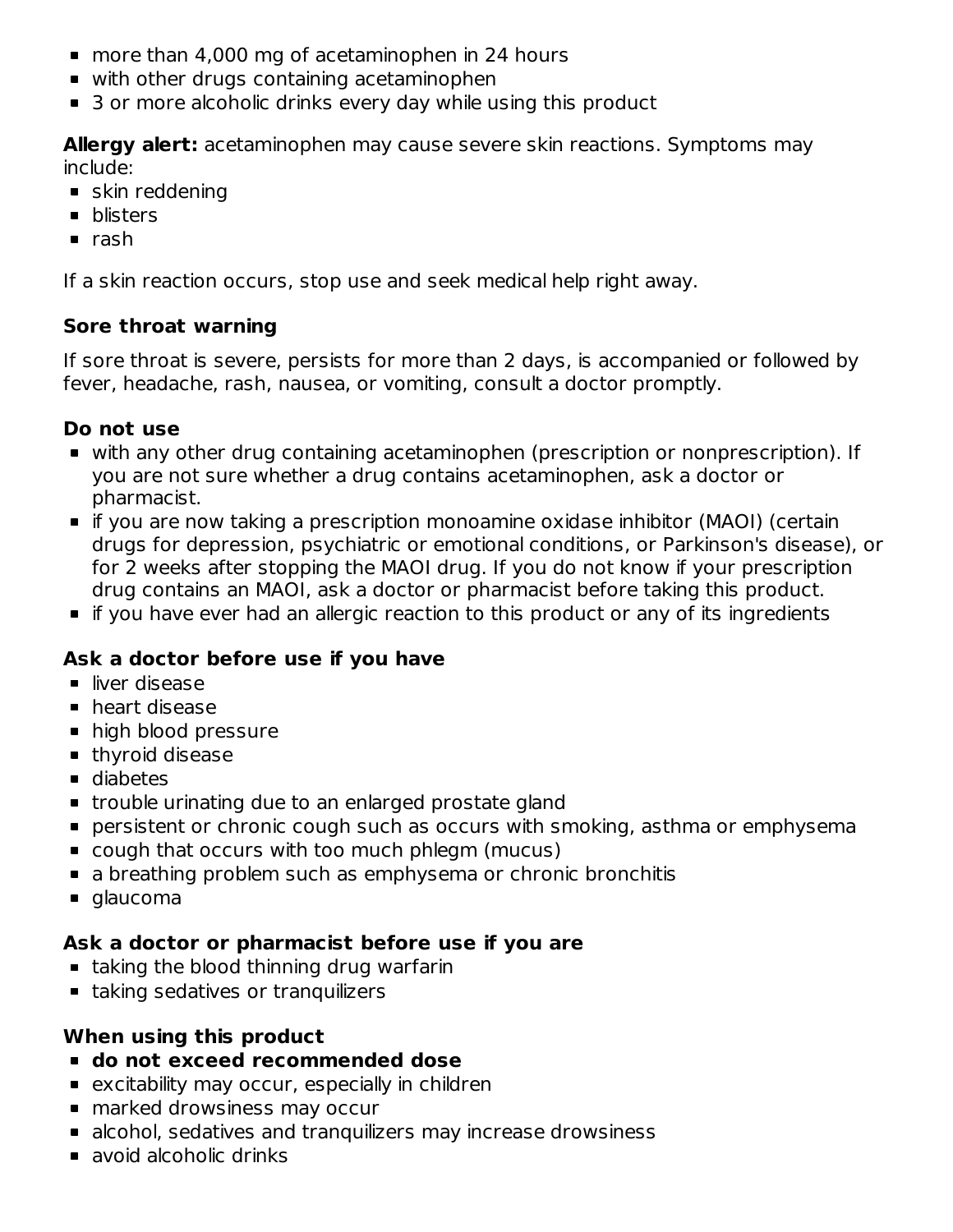be careful when driving a motor vehicle or operating machinery

# **Stop use and ask a doctor if**

- nervousness, dizziness, or sleeplessness occur
- pain, nasal congestion or cough gets worse or lasts more than 7 days
- **fever gets worse or lasts more than 3 days**
- **•** redness or swelling is present
- new symptoms occur
- cough comes back or occurs with rash or headache that lasts

These could be signs of a serious condition.

**If pregnant or breast-feeding,** ask a health professional before use.

#### **Keep out of reach of children.**

#### **Overdose warning**

In case of overdose, get medical help or contact a Poison Control Center right away. (1- 800-222-1222) Quick medical attention is critical for adults as well as for children even if you do not notice any signs or symptoms.

#### **Directions**

## **do not take more than directed (see overdose warning)**

| adults and<br>children 12<br>years and over | • take 2 caplets every 4 hours<br>• swallow whole; do not crush, chew or<br>dissolve<br>• do not take more than 10 caplets in 24<br>hours |
|---------------------------------------------|-------------------------------------------------------------------------------------------------------------------------------------------|
| children under<br>12 years                  | ask a doctor                                                                                                                              |

## **Other information**

- store between 20-25°C (68-77°F)
- **do not use if blister unit is torn or broken**

#### **Inactive ingredients**

anhydrous citric acid, carnauba wax, FD&C blue no. 1 aluminum lake, flavor, hypromellose, magnesium stearate, microcrystalline cellulose, modified starch, polyethylene glycol, polysorbate 80, potassium sorbate, powdered cellulose, pregelatinized starch, sodium benzoate, sodium citrate dihydrate, sodium starch glycolate, sucralose, titanium dioxide

#### **Questions or comments?**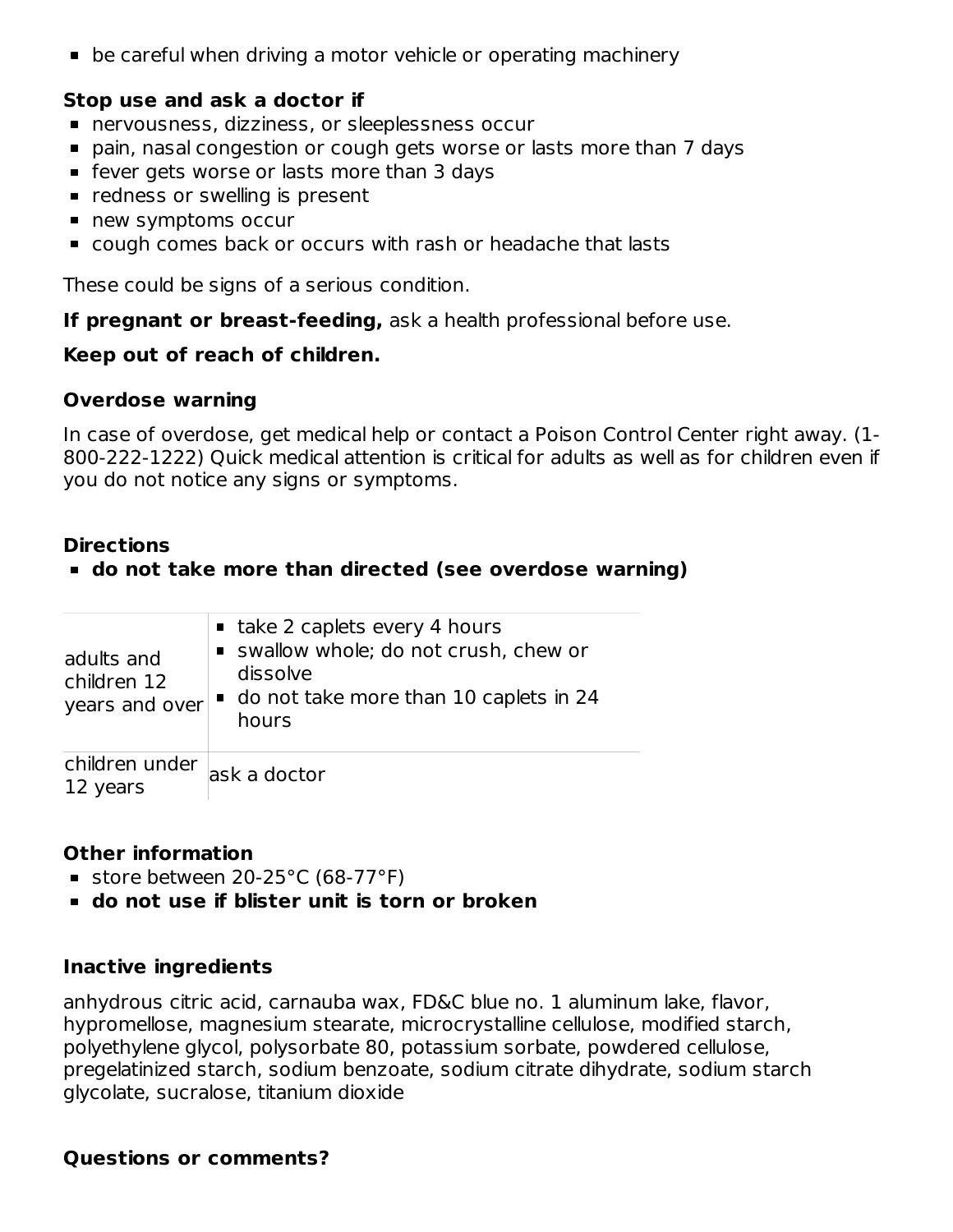call **1-877-895-3665** (toll-free) or **215-273-8755** (collect)

### **TYLENOL COLD + FLU SEVERE DAY ®**

# **Drug Facts**

| <b>Active ingredients (in</b><br>each caplet) | <b>Purpose</b> |  |  |  |
|-----------------------------------------------|----------------|--|--|--|
|                                               | Pain           |  |  |  |
| Acetaminophen 325 mg                          | reliever/fever |  |  |  |
|                                               | reducer        |  |  |  |
| Dextromethorphan HBr 10                       | Cough          |  |  |  |
| mg                                            | suppressant    |  |  |  |
| Guaifenesin 200 mg                            | Expectorant    |  |  |  |
| Phenylephrine HCl 5 mg                        | <b>Nasal</b>   |  |  |  |
|                                               | decongestant   |  |  |  |

#### **Uses**

- for the temporary relief of the following cold/flu symptoms:
	- **n** minor aches and pains
	- headache
	- sore throat
	- nasal congestion
	- cough
- helps loosen phlegm (mucus) and thin bronchial secretions to make coughs more productive
- **Example 1** temporarily reduces fever

## **Warnings**

## **Liver warning**

This product contains acetaminophen. The maximum daily dose of this product is 10 caplets (3,250 mg acetaminophen) in 24 hours. Severe liver damage may occur if you take

- **n** more than 4,000 mg of acetaminophen in 24 hours
- with other drugs containing acetaminophen
- 3 or more alcoholic drinks every day while using this product

**Allergy alert:** acetaminophen may cause severe skin reactions. Symptoms may include:

- **skin reddening**
- **•** blisters
- $rac{1}{2}$  rash

If a skin reaction occurs, stop use and seek medical help right away.

## **Sore throat warning**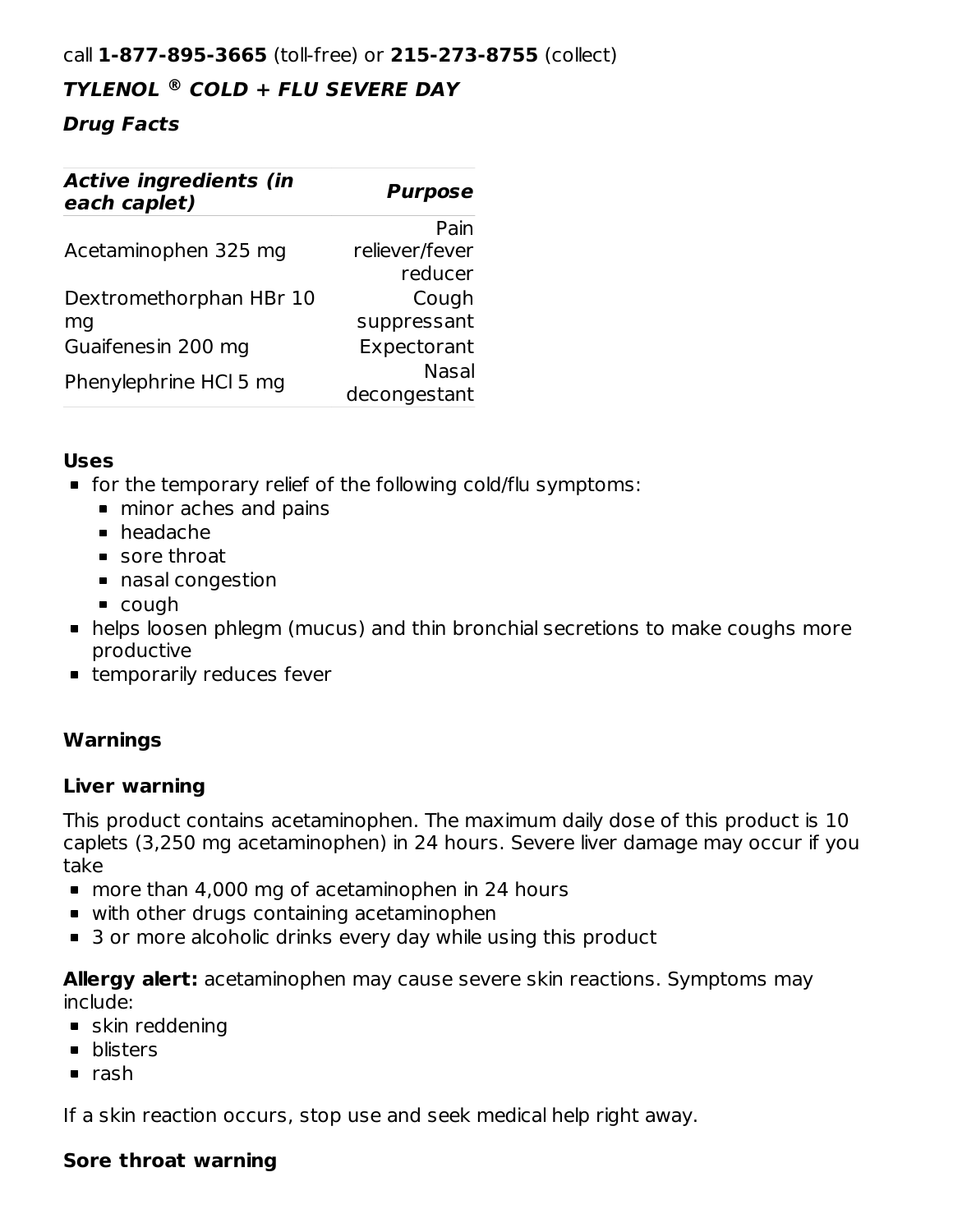If sore throat is severe, persists for more than 2 days, is accompanied or followed by fever, headache, rash, nausea, or vomiting, consult a doctor promptly.

# **Do not use**

- with any other drug containing acetaminophen (prescription or nonprescription). If you are not sure whether a drug contains acetaminophen, ask a doctor or pharmacist.
- if you are now taking a prescription monoamine oxidase inhibitor (MAOI) (certain drugs for depression, psychiatric or emotional conditions, or Parkinson's disease), or for 2 weeks after stopping the MAOI drug. If you do not know if your prescription drug contains an MAOI, ask a doctor or pharmacist before taking this product.

**If you have ever had an allergic reaction to this product or any of its ingredients** 

# **Ask a doctor before use if you have**

- liver disease
- **heart disease**
- high blood pressure
- **thyroid disease**
- diabetes
- trouble urinating due to an enlarged prostate gland
- persistent or chronic cough such as occurs with smoking, asthma, chronic bronchitis or emphysema
- cough that occurs with too much phlegm (mucus)

#### **Ask a doctor or pharmacist before use if you are** taking the blood thinning drug warfarin

# **When using this product do not exceed recommended dose**

# **Stop use and ask a doctor if**

- nervousness, dizziness, or sleeplessness occur
- pain, nasal congestion or cough gets worse or lasts more than 7 days
- **fever gets worse or lasts more than 3 days**
- **P** redness or swelling is present
- **new symptoms occur**
- cough comes back or occurs with rash or headache that lasts

These could be signs of a serious condition.

**If pregnant or breast-feeding,** ask a health professional before use.

# **Keep out of reach of children.**

# **Overdose warning**

In case of overdose, get medical help or contact a Poison Control Center right away. (1- 800-222-1222) Quick medical attention is critical for adults as well as for children even if you do not notice any signs or symptoms.

# **Directions**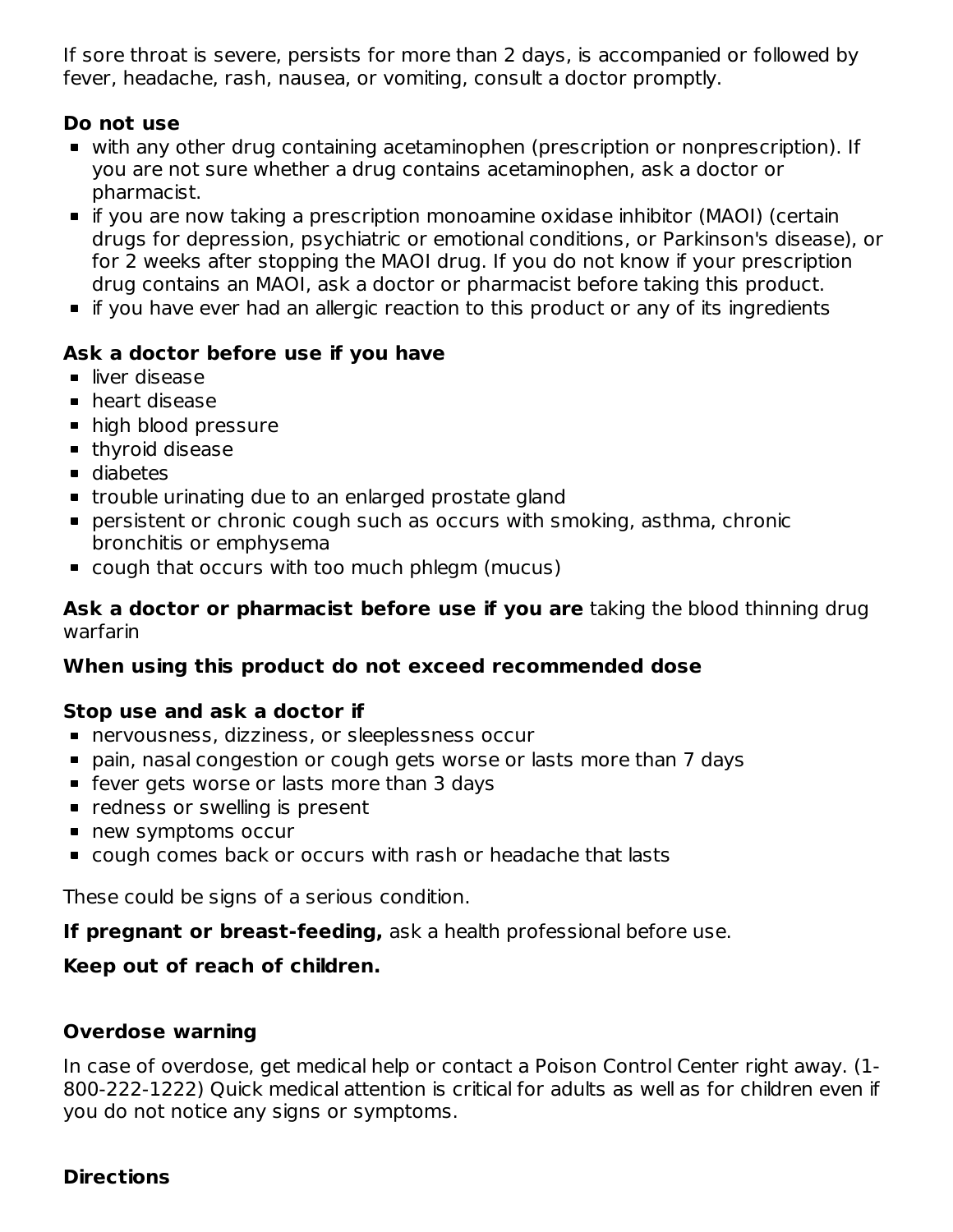# **do not take more than directed (see overdose warning)**

| adults and<br>children 12<br>years and over | $\bullet$ take 2 caplets every 4 hours<br>• swallow whole; do not crush, chew or<br>dissolve<br>do not take more than 10 caplets in 24<br>hours |
|---------------------------------------------|-------------------------------------------------------------------------------------------------------------------------------------------------|
| children under                              | ack a doctor                                                                                                                                    |

12 years ask a doctor

#### **Other information**

- each caplet contains: **sodium 3 mg**
- store between 20-25°C (68-77°F)
- **do not use if blister unit is torn or broken**

#### **Inactive ingredients**

carnauba wax, croscarmellose sodium, D&C yellow no. 10 aluminum lake, flavor, hydroxypropyl cellulose, hypromellose, magnesium stearate, microcrystalline cellulose, polyethylene glycol, pregelatinized starch, sucralose, titanium dioxide

#### **Questions or comments?**

call **1-877-895-3665** (toll-free) or **215-273-8755** (collect)

# **PRINCIPAL DISPLAY PANEL**

NDC 50580-414-04

TYLENOL ®FOR ADULTS

COLD + FLU **SEVERE** 

Acetaminophen, Dextromethorphan HBr, Phenylephrine HCl, Guaifenesin Pain Reliever–Fever Reducer, Cough Suppressant, Nasal Decongestant, Expectorant

#### **DAY**

- HEAD + BODY ACHES
- FEVER + SORE THROAT
- COUGH
- NASAL CONGESTION
- MUCUS + CHEST CONGESTION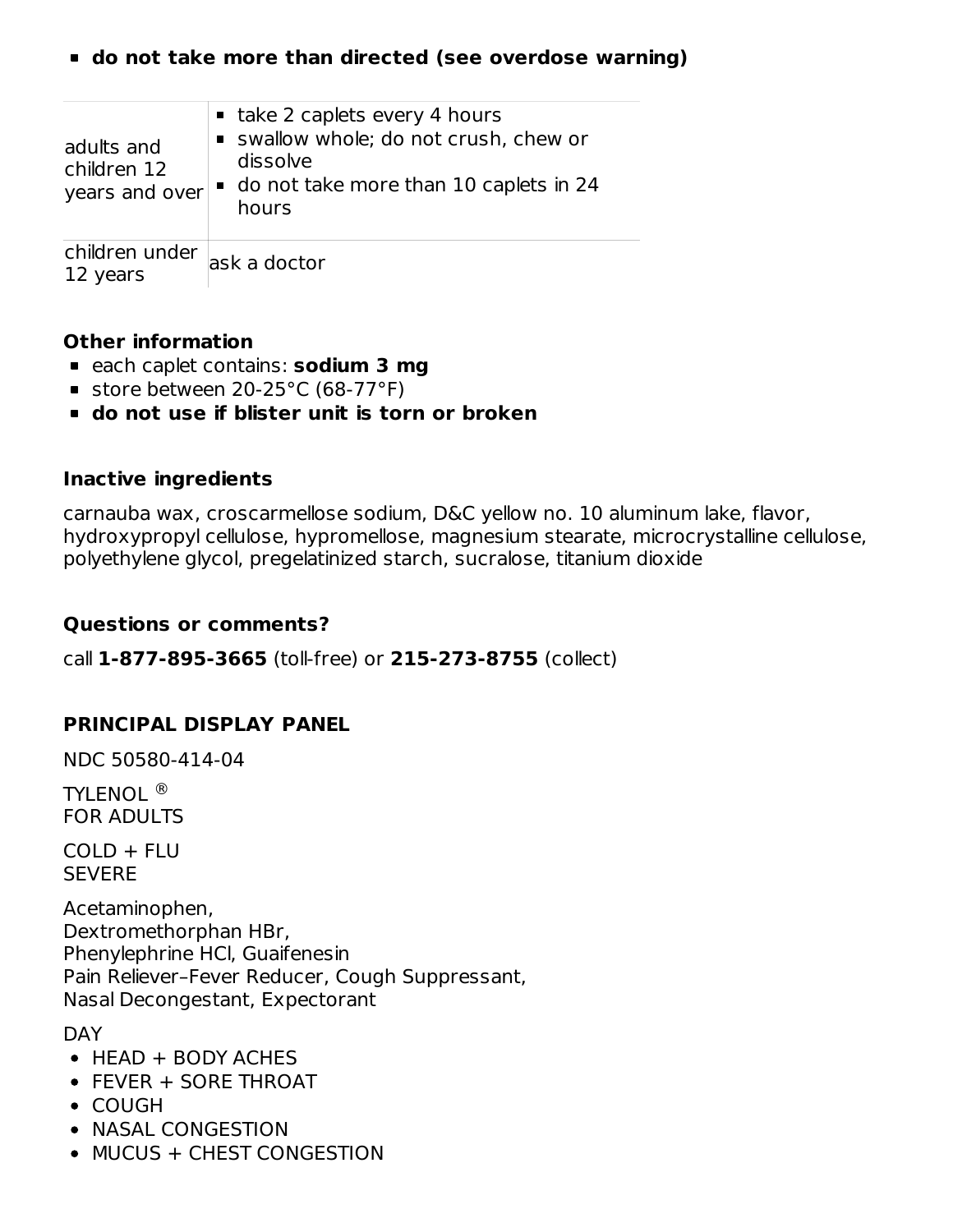Actual Size

16 CAPLETS

Acetaminophen, Chlorpheniramine Maleate, Dextromethorphan HBr, Phenylephrine HCl Pain Reliever–Fever Reducer, Antihistamine, Cough Suppressant, Nasal Decongestant

NIGHT

- HEAD + BODY ACHES
- FEVER + SORE THROAT
- COUGH
- NASAL CONGESTION
- RUNNY NOSE

Actual

Size

8 CAPLETS

TOTAL 24 CAPLETS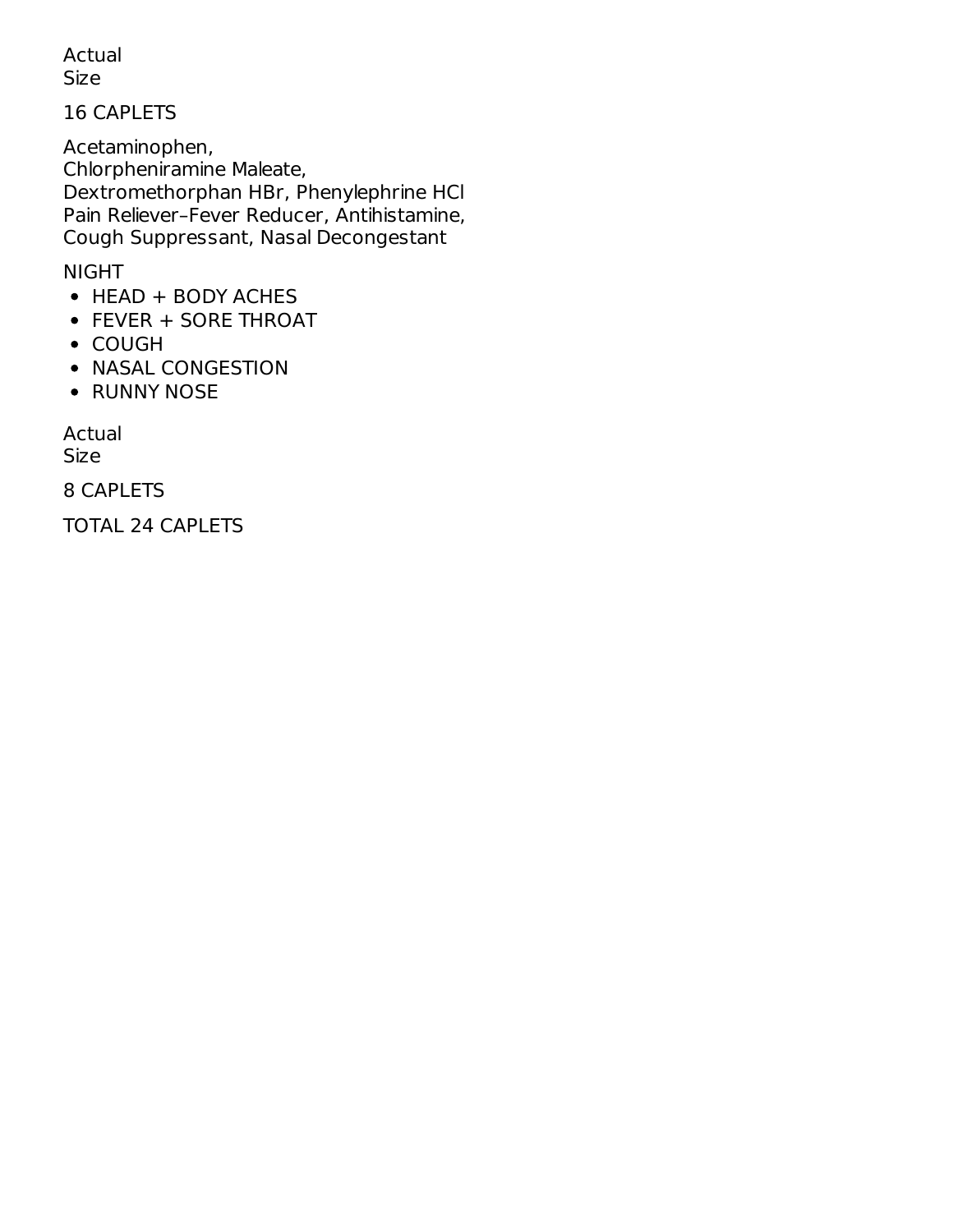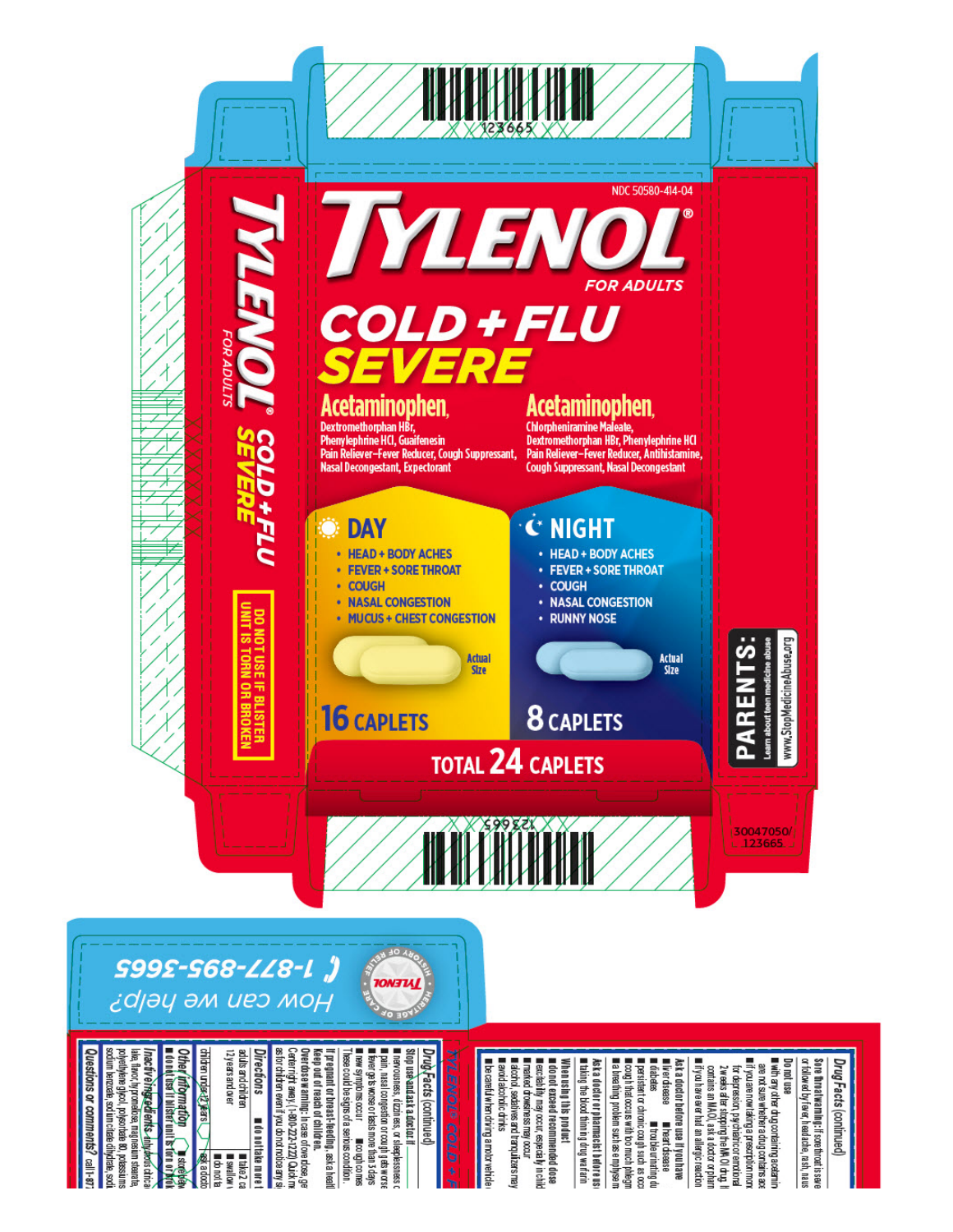| um starchglyco bie, sucabose, tilan ium dioxide<br>oricite, powdered cellulose, pregetatinized stand,<br>microay stalin ecellulose, modified starch<br>did-tarnaubawtar. FD&C blue no. 1 alum inum<br>went 2012° C (68-17°F)<br>plets every 4 hours<br>F895-3665 (bll-free) or 215-273-8755 (collect)<br>e more than 10 capiels in 24 hours<br>whole; donot crush, chew or dissolve<br>han directed (see overdose warning)                                                                                                                                                                                                                                                                                                                                                                                                                                                                                                                                                                                                                                                                                                                                                                                                                                                                                                                                                                                                                                                                                                                                                                                                                                                                                                                                                                                                | edical attention is critical for adults as well<br>t medical help or contact a Poison Control<br>er lasts more than 7 days<br>JR330<br>pisor symptoms.<br>back or occurs with rash or header he that lasts<br>professional leader use<br>U SEVERE<br>Bedness orswelling is present<br><b>WGHT</b>                                                                                                                                                                                                                                                                                                                                                                                                                                    | e if you are<br>urs with smoking, asth ma or empty sema<br>nacist before taking this product.<br>oamne oxidase inititior (MAOI) (certain drugs<br>ilaminophan, ask a doctor or pharmacist.<br>a o rchronic bio nchitis<br>Sncm  <br>ophen (prescription or nonprescription). If you<br>ne, persists form ore than 2 days, is accompanied.<br>:ea , or vomiting , consult a doctor promptly.<br>冨<br>e to an enlarged prostate gland<br>o qeralng machinen<br>intrease drowshess<br>you do not know if your prescription drug<br>conditions, or Parkinson's disease), or for<br>High blood pressure<br>to this product or any of its ingredients<br>∎ taking sedatives or tranquitzers<br><b>Buccares</b><br>If thy rold disease                                                                                                                                                                                                                                                                                                                                                                                                                                                                                                                                                                                                                                                                                                                                                                                                                                                                                                         |                                                                                                                  |  |  |  |  |
|---------------------------------------------------------------------------------------------------------------------------------------------------------------------------------------------------------------------------------------------------------------------------------------------------------------------------------------------------------------------------------------------------------------------------------------------------------------------------------------------------------------------------------------------------------------------------------------------------------------------------------------------------------------------------------------------------------------------------------------------------------------------------------------------------------------------------------------------------------------------------------------------------------------------------------------------------------------------------------------------------------------------------------------------------------------------------------------------------------------------------------------------------------------------------------------------------------------------------------------------------------------------------------------------------------------------------------------------------------------------------------------------------------------------------------------------------------------------------------------------------------------------------------------------------------------------------------------------------------------------------------------------------------------------------------------------------------------------------------------------------------------------------------------------------------------------------|--------------------------------------------------------------------------------------------------------------------------------------------------------------------------------------------------------------------------------------------------------------------------------------------------------------------------------------------------------------------------------------------------------------------------------------------------------------------------------------------------------------------------------------------------------------------------------------------------------------------------------------------------------------------------------------------------------------------------------------|-----------------------------------------------------------------------------------------------------------------------------------------------------------------------------------------------------------------------------------------------------------------------------------------------------------------------------------------------------------------------------------------------------------------------------------------------------------------------------------------------------------------------------------------------------------------------------------------------------------------------------------------------------------------------------------------------------------------------------------------------------------------------------------------------------------------------------------------------------------------------------------------------------------------------------------------------------------------------------------------------------------------------------------------------------------------------------------------------------------------------------------------------------------------------------------------------------------------------------------------------------------------------------------------------------------------------------------------------------------------------------------------------------------------------------------------------------------------------------------------------------------------------------------------------------------------------------------------------------------------------------------------|------------------------------------------------------------------------------------------------------------------|--|--|--|--|
| Tylend® Cold + Ru Severe Day Made in Italy<br>Distributed by: JOHNSON & JOHNSON CONSUMER INC.<br>McNeil Consumer Heathcare Division<br>Fort Washington, PA 19034 USA<br>ca mauba wax, capstarme boy sodium, D&C yellow pot. 10 alumin um late. Havor<br>a do not use if blister unit is tom or broken<br>hytoxyp.oryl refluxek, hyfonine boek, megne and y skea ete, jn trockyste line Gelibb.<br>polyetly lene glytol, Tregeleti ized starch, suce trijek, tien nim dux va<br>each capet cottars: sodium 3 mg<br>Other information<br>Questions or comments? Call+e77-ess-sees tellined or 215 a45 enss (collect<br>Inactive ingredients<br>■ store belween 20-25°C (68-77°F)<br>@J&JCI 2020                                                                                                                                                                                                                                                                                                                                                                                                                                                                                                                                                                                                                                                                                                                                                                                                                                                                                                                                                                                                                                                                                                                             | forchid eneven if you do not no tice any signs or symptoms.<br>Center right away. (1-800-222-1222) Quick medical attention is critical for adults as well as<br>chidrenunder 12 years<br>adults and children<br>Overdose waming: In case of overdose, get medical help or contact a Poison Control<br>Keep out of children.<br>12 years and over<br>Directions<br>Drug Facts (continued)<br>If pregnant or breast-feeding, ask a health prefessional before use.<br><b>TYLENOL® COLD +</b><br>o not take more than directed (see overdose warning)<br>ask a doctor<br>swalow whole; do not crush, chew or dissolve<br>ob not take more than 10 caplets in 24 hours<br>Biblie 2 capiets every 4 hours<br>면<br>c<br><b>SEVERE</b><br>5 | Stop use and ask a doctor if<br>orfollowed by fever, headache, rash, rrausea, orvorniting, consult a doctor promptly.<br><b>Intervousness, dizziness, or steepiessness coold</b><br>■ persistent or chronic cough such as occurswith smoking, asthma, chronic bronchitis<br>Ask a doctor before use if you have<br>≣ comes back or occurs with rash or headach eth at lasts<br><b>Eredness or swelling is present</b><br>When using this product do not exceed recommended dose<br>Aska doctor or pharmacist before use ifyou are taking the bood thinning drugwarfain<br>lifyou have ever had an allergic reaction to this product or any of its ingredients<br>Do not use<br>These could be signs of a serious condition.<br>macocus with booms bhlegm (mucus)<br>≣with any other drug containing acetamin ophen (prescription orn onprescription). If you<br>firever geas worse or lests more than 3 days<br>ipan, nasa congasion or cough gets worse or lasts more than 7 days<br>liver disease<br>ldiabetes<br>if you are now taking a pescription moncemine oxidase inhibitor (MAC) i (certain<br>are not sure whether a drug contains acetamino phen, ask a docto ror pharmacist<br>for 2 weeks after stopping the MAOI drug. If you do not know if your prescription drug<br>drugs for depression, psychiatric or emotional conditions, or Parkinson's disease), or<br>or emphysema<br>cortains an MAOI, ask a doctor or pharmacist before taking this product.<br>■ trouble urinating due to an en langed prostate gland<br>heart disease<br><b>ILIGH SYMPROMIS OCCLE</b><br>In high blood pressure<br><b>Hilyroid disease</b> | Sore throat warming: if sore troatis seren, persists for more trand days, is accompaned<br>Drug Facts (continued |  |  |  |  |
| 5<br>8<br><b>Drug Facts</b><br><b>Drug Facts</b><br>Active ingredients (in each caplet)<br>Purpose<br>Active ingredients (in each caplet)<br>Purpose<br>Uses<br>■ for the temporary relief of the following cold/flu symptoms:<br>Uses<br>■ for the temporary relief of the following cold/flu symptoms:<br>minor aches and pains in headache misore throat<br>nasal congestion<br>minor aches and pains<br>n headache<br>sore throat<br>cough Esinus congestion and pressure Esneezing and runny nose<br>nasal congestion<br>a cough<br>Il helps loosen phlegm (mucus) and thin bronchial secretions to make coughs more<br>helps clear nasal passages in relieves cough to helpy ou sleep<br>temporarily reduces fever<br>temporarily reduces fever<br>productive<br><b>Warnings</b><br>Warnings<br>Liver warning: This product contains acetaminophen. The maximum daily dose of<br>Liver warning: This product contains acetaminophen. The maximum daily dose of this<br>this product is 10 caplets (3,250 mg acetaminophen) in 24 hours. Severe liver damage<br>product is 10 caplets (3,250 mg acetaminophen) in 24 hours. Severe liver damage may<br>may occur if you take in more than 4,000 mg of acetaminophen in 24 hours<br>occur if you take more than 4,000 mg of acetaminophen in 24 hours<br>with other drugs containing acetaminophen<br>with other drugs containing acetaminophen<br>3 or more alcoholic drinks every day while using this product<br>3 or more alcoholic drinks every day while using this product<br>Allergy alert: acetaminophen may cause severe skin reactions. Symptoms may<br>include: skin reddening in blisters in rash<br>If a skin reaction occurs, stop use and seek medical help right away.<br>If a skin reaction occurs, stop use and seek medical help right away.<br>▼ |                                                                                                                                                                                                                                                                                                                                                                                                                                                                                                                                                                                                                                                                                                                                      |                                                                                                                                                                                                                                                                                                                                                                                                                                                                                                                                                                                                                                                                                                                                                                                                                                                                                                                                                                                                                                                                                                                                                                                                                                                                                                                                                                                                                                                                                                                                                                                                                                         |                                                                                                                  |  |  |  |  |

# **TYLENOL COLD PLUS FLU SEVERE DAY/NIGHT**

acetaminophen, chlorpheniramine maleate, dextromethorphan hydrobromide, guaifenesin, and phenylephrine hydrochloride kit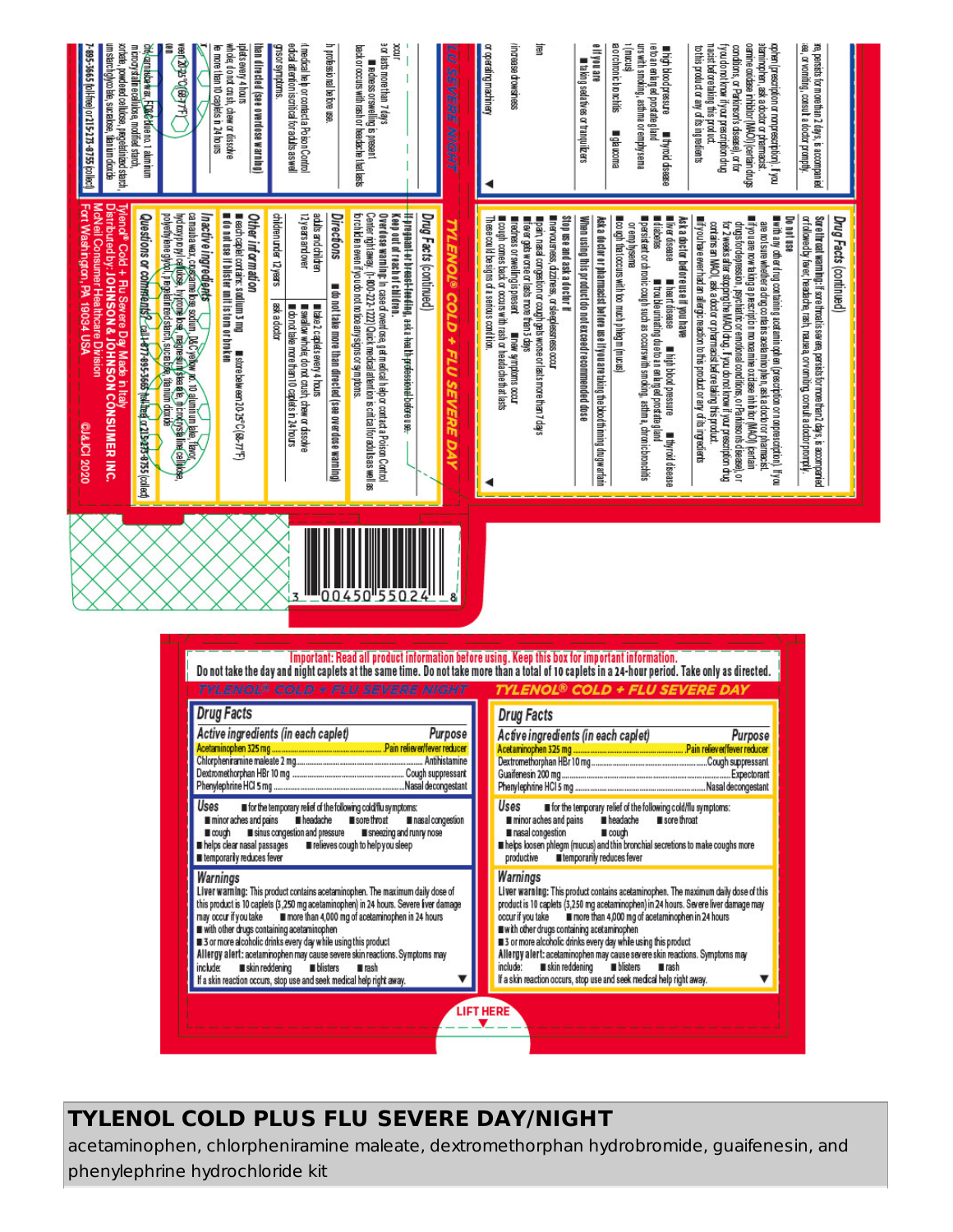| <b>Product Information</b>                  |                                                                                           |                             |                                                |                           |                  |
|---------------------------------------------|-------------------------------------------------------------------------------------------|-----------------------------|------------------------------------------------|---------------------------|------------------|
| <b>Product Type</b>                         | <b>HUMAN OTC DRUG</b>                                                                     | <b>Item Code (Source)</b>   |                                                | NDC:50580-414             |                  |
|                                             |                                                                                           |                             |                                                |                           |                  |
|                                             |                                                                                           |                             |                                                |                           |                  |
| <b>Packaging</b>                            |                                                                                           |                             |                                                |                           |                  |
| <b>Item Code</b><br>#                       | <b>Package Description</b>                                                                | <b>Marketing Start Date</b> |                                                | <b>Marketing End Date</b> |                  |
| 1 NDC:50580-414-03                          | 3 in 1 CELLO PACK                                                                         | 07/18/2016                  |                                                |                           |                  |
| 1 NDC:50580-414-01                          | 1 in 1 CARTON                                                                             |                             |                                                |                           |                  |
| 2 NDC:50580-414-04                          | 1 in 1 CARTON                                                                             | 12/21/2018                  |                                                |                           |                  |
|                                             |                                                                                           |                             |                                                |                           |                  |
|                                             |                                                                                           |                             |                                                |                           |                  |
| <b>Quantity of Parts</b>                    |                                                                                           |                             |                                                |                           |                  |
| Part #                                      | <b>Package Quantity</b>                                                                   |                             | <b>Total Product Quantity</b>                  |                           |                  |
| Part 1<br>2 BLISTER PACK                    |                                                                                           | 8                           |                                                |                           |                  |
| 2 BLISTER PACK<br>Part 2                    |                                                                                           | 16                          |                                                |                           |                  |
|                                             |                                                                                           |                             |                                                |                           |                  |
|                                             |                                                                                           |                             |                                                |                           |                  |
| Part 1 of 2                                 |                                                                                           |                             |                                                |                           |                  |
|                                             |                                                                                           |                             |                                                |                           |                  |
|                                             | <b>TYLENOL COLD PLUS FLU SEVERE NIGHT</b>                                                 |                             |                                                |                           |                  |
|                                             | acetaminophen, chlorpheniramine maleate, dextromethorphan hydrobromide, and phenylephrine |                             |                                                |                           |                  |
| hydrochloride tablet, film coated           |                                                                                           |                             |                                                |                           |                  |
|                                             |                                                                                           |                             |                                                |                           |                  |
|                                             |                                                                                           |                             |                                                |                           |                  |
| <b>Product Information</b>                  |                                                                                           |                             |                                                |                           |                  |
| <b>Route of Administration</b>              | ORAL                                                                                      |                             |                                                |                           |                  |
|                                             |                                                                                           |                             |                                                |                           |                  |
|                                             |                                                                                           |                             |                                                |                           |                  |
| <b>Active Ingredient/Active Moiety</b>      |                                                                                           |                             |                                                |                           |                  |
|                                             | <b>Ingredient Name</b>                                                                    |                             |                                                | <b>Basis of Strength</b>  | <b>Strength</b>  |
|                                             | ACETAMINOPHEN (UNII: 36209ITL9D) (ACETAMINOPHEN - UNII:36209ITL9D)                        |                             | <b>ACETAMINOPHEN</b>                           |                           | 325 mg           |
|                                             | CHLORPHENIRAMINE MALEATE (UNII: V1Q0090J9Z) (CHLORPHENIRAMINE -                           |                             | <b>CHLORPHENIRAMINE</b>                        |                           | 2 <sub>mg</sub>  |
| UNII:3U6IO1965U)                            |                                                                                           |                             | <b>MALEATE</b>                                 |                           |                  |
| (DEXTROMETHORPHAN - UNII: 7355X3ROTS)       | <b>DEXTROMETHORPHAN HYDROBROMIDE (UNII: 9D2RTI9KYH)</b>                                   |                             | <b>DEXTROMETHORPHAN</b><br><b>HYDROBROMIDE</b> |                           | 10 <sub>mg</sub> |
|                                             | PHENYLEPHRINE HYDROCHLORIDE (UNII: 04JA59TNSJ) (PHENYLEPHRINE -                           |                             | <b>PHENYLEPHRINE</b>                           |                           |                  |
| UNII: 1WS 297W6MV)                          |                                                                                           |                             | <b>HYDROCHLORIDE</b>                           |                           | 5 <sub>mg</sub>  |
|                                             |                                                                                           |                             |                                                |                           |                  |
|                                             |                                                                                           |                             |                                                |                           |                  |
| <b>Inactive Ingredients</b>                 |                                                                                           |                             |                                                |                           |                  |
|                                             | <b>Ingredient Name</b>                                                                    |                             |                                                |                           | <b>Strength</b>  |
| <b>POTASSIUM SORBATE (UNII: 1VPU26JZZ4)</b> |                                                                                           |                             |                                                |                           |                  |
|                                             | POWDERED CELLULOSE (UNII: SMD1X3XO9M)                                                     |                             |                                                |                           |                  |
| <b>SODIUM BENZOATE (UNII: OJ245FE5EU)</b>   |                                                                                           |                             |                                                |                           |                  |
|                                             | TRISODIUM CITRATE DIHYDRATE (UNII: B22547B95K)                                            |                             |                                                |                           |                  |
|                                             | SODIUM STARCH GLYCOLATE TYPE A (UNII: H8AV0SQX4D)                                         |                             |                                                |                           |                  |

**SUCRALOSE** (UNII: 96K6UQ3ZD4)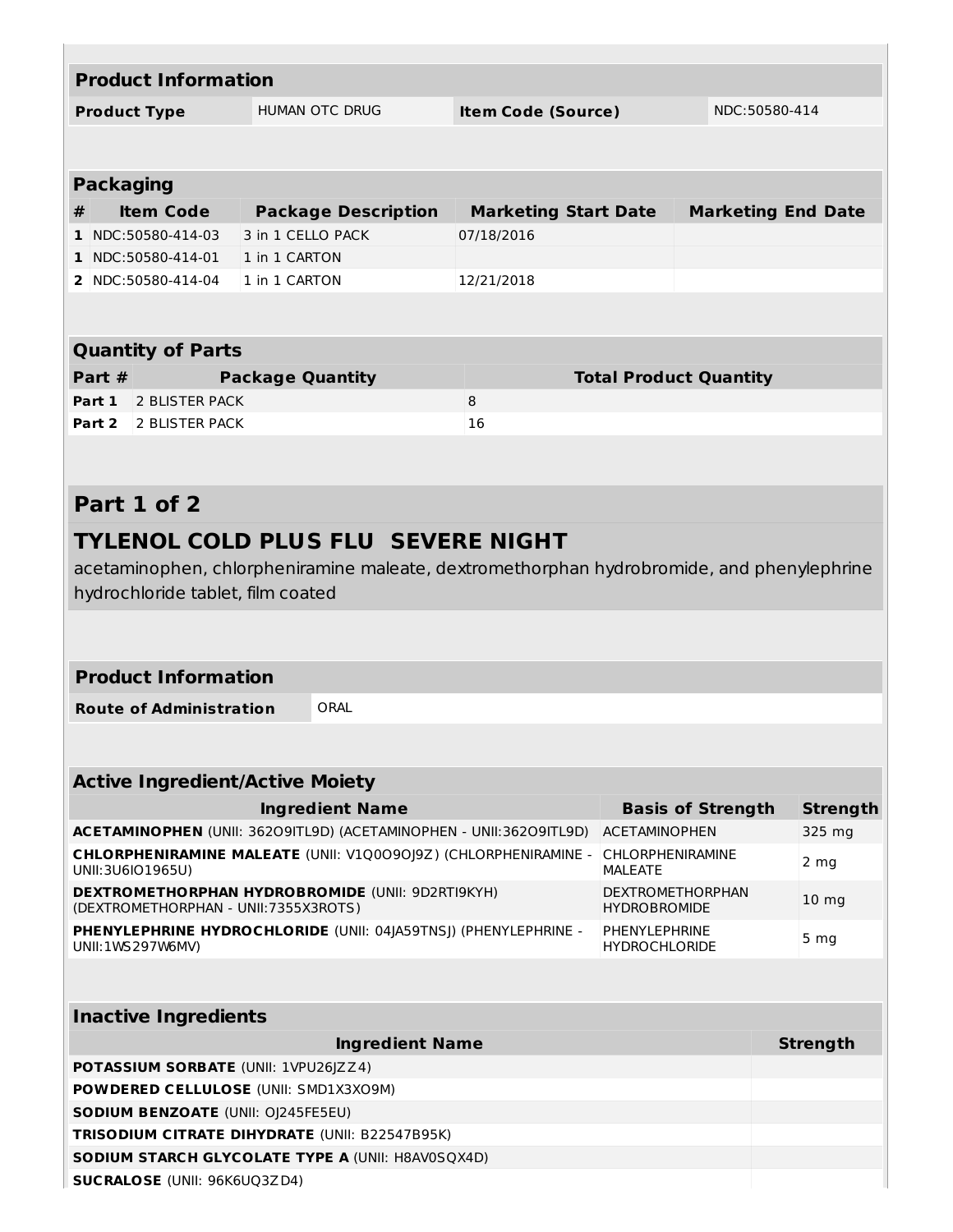| <b>TITANIUM DIOXIDE (UNII: 15FIX9V2IP)</b>       |         |                   |                                                                                            |                     |  |                                                |                  |                              |
|--------------------------------------------------|---------|-------------------|--------------------------------------------------------------------------------------------|---------------------|--|------------------------------------------------|------------------|------------------------------|
| <b>ANHYDROUS CITRIC ACID (UNII: XF417D3PSL)</b>  |         |                   |                                                                                            |                     |  |                                                |                  |                              |
| <b>CARNAUBA WAX (UNII: R12CBM0EIZ)</b>           |         |                   |                                                                                            |                     |  |                                                |                  |                              |
| FD&C BLUE NO. 1 ALUMINUM LAKE (UNII: J9EQA3S2JM) |         |                   |                                                                                            |                     |  |                                                |                  |                              |
|                                                  |         |                   | HYPROMELLOSE, UNSPECIFIED (UNII: 3NXW29V3WO)                                               |                     |  |                                                |                  |                              |
| MAGNESIUM STEARATE (UNII: 70097M6I30)            |         |                   |                                                                                            |                     |  |                                                |                  |                              |
|                                                  |         |                   | MICROCRYSTALLINE CELLULOSE (UNII: OP1R32D61U)                                              |                     |  |                                                |                  |                              |
|                                                  |         |                   | POLYETHYLENE GLYCOL, UNSPECIFIED (UNII: 3WQ0SDWLA)                                         |                     |  |                                                |                  |                              |
| POLYSORBATE 80 (UNII: 60ZP39ZG8H)                |         |                   |                                                                                            |                     |  |                                                |                  |                              |
|                                                  |         |                   |                                                                                            |                     |  |                                                |                  |                              |
| <b>Product Characteristics</b>                   |         |                   |                                                                                            |                     |  |                                                |                  |                              |
| Color                                            |         | blue (Light blue) |                                                                                            | Score               |  |                                                | no score         |                              |
| <b>Shape</b>                                     |         | <b>OVAL</b>       |                                                                                            | <b>Size</b>         |  |                                                | 18 <sub>mm</sub> |                              |
| Flavor                                           |         |                   |                                                                                            | <b>Imprint Code</b> |  |                                                | TYLENOL;1075     |                              |
| <b>Contains</b>                                  |         |                   |                                                                                            |                     |  |                                                |                  |                              |
|                                                  |         |                   |                                                                                            |                     |  |                                                |                  |                              |
|                                                  |         |                   |                                                                                            |                     |  |                                                |                  |                              |
| <b>Packaging</b>                                 |         |                   |                                                                                            |                     |  |                                                |                  |                              |
| <b>Item</b><br>#<br>Code                         |         |                   | <b>Package Description</b>                                                                 |                     |  | <b>Marketing Start</b><br><b>Date</b>          |                  | <b>Marketing End</b><br>Date |
|                                                  |         |                   | 4 in 1 BLISTER PACK; Type 0: Not a Combination                                             |                     |  |                                                |                  |                              |
| ı                                                | Product |                   |                                                                                            |                     |  |                                                |                  |                              |
|                                                  |         |                   |                                                                                            |                     |  |                                                |                  |                              |
|                                                  |         |                   |                                                                                            |                     |  |                                                |                  |                              |
| <b>Marketing Information</b>                     |         |                   |                                                                                            |                     |  |                                                |                  |                              |
| <b>Marketing</b><br><b>Category</b>              |         |                   | <b>Application Number or Monograph</b><br><b>Citation</b>                                  |                     |  | <b>Marketing Start</b><br>Date                 |                  | <b>Marketing End</b><br>Date |
| OTC monograph final                              |         | part341           |                                                                                            |                     |  |                                                |                  |                              |
|                                                  |         |                   |                                                                                            |                     |  |                                                |                  |                              |
|                                                  |         |                   |                                                                                            |                     |  |                                                |                  |                              |
| Part 2 of 2                                      |         |                   |                                                                                            |                     |  |                                                |                  |                              |
|                                                  |         |                   |                                                                                            |                     |  |                                                |                  |                              |
|                                                  |         |                   | <b>TYLENOL COLD PLUS FLU SEVERE</b>                                                        |                     |  |                                                |                  |                              |
|                                                  |         |                   | acetaminophen, dextromethorphan hydrobromide, guaifenesin, and phenylephrine hydrochloride |                     |  |                                                |                  |                              |
| tablet, film coated                              |         |                   |                                                                                            |                     |  |                                                |                  |                              |
|                                                  |         |                   |                                                                                            |                     |  |                                                |                  |                              |
|                                                  |         |                   |                                                                                            |                     |  |                                                |                  |                              |
| <b>Product Information</b>                       |         |                   |                                                                                            |                     |  |                                                |                  |                              |
| <b>Route of Administration</b>                   |         |                   |                                                                                            |                     |  |                                                |                  |                              |
|                                                  |         |                   | ORAL                                                                                       |                     |  |                                                |                  |                              |
|                                                  |         |                   |                                                                                            |                     |  |                                                |                  |                              |
| <b>Active Ingredient/Active Moiety</b>           |         |                   |                                                                                            |                     |  |                                                |                  |                              |
|                                                  |         |                   | <b>Ingredient Name</b>                                                                     |                     |  | <b>Basis of Strength</b>                       |                  | <b>Strength</b>              |
|                                                  |         |                   | ACETAMINOPHEN (UNII: 36209ITL9D) (ACETAMINOPHEN - UNII:36209ITL9D)                         |                     |  | <b>ACETAMINOPHEN</b>                           |                  | 325 mg                       |
| (DEXTROMETHORPHAN - UNII: 7355X3ROTS)            |         |                   | <b>DEXTROMETHORPHAN HYDROBROMIDE (UNII: 9D2RTI9KYH)</b>                                    |                     |  | <b>DEXTROMETHORPHAN</b><br><b>HYDROBROMIDE</b> |                  | 10 <sub>mg</sub>             |